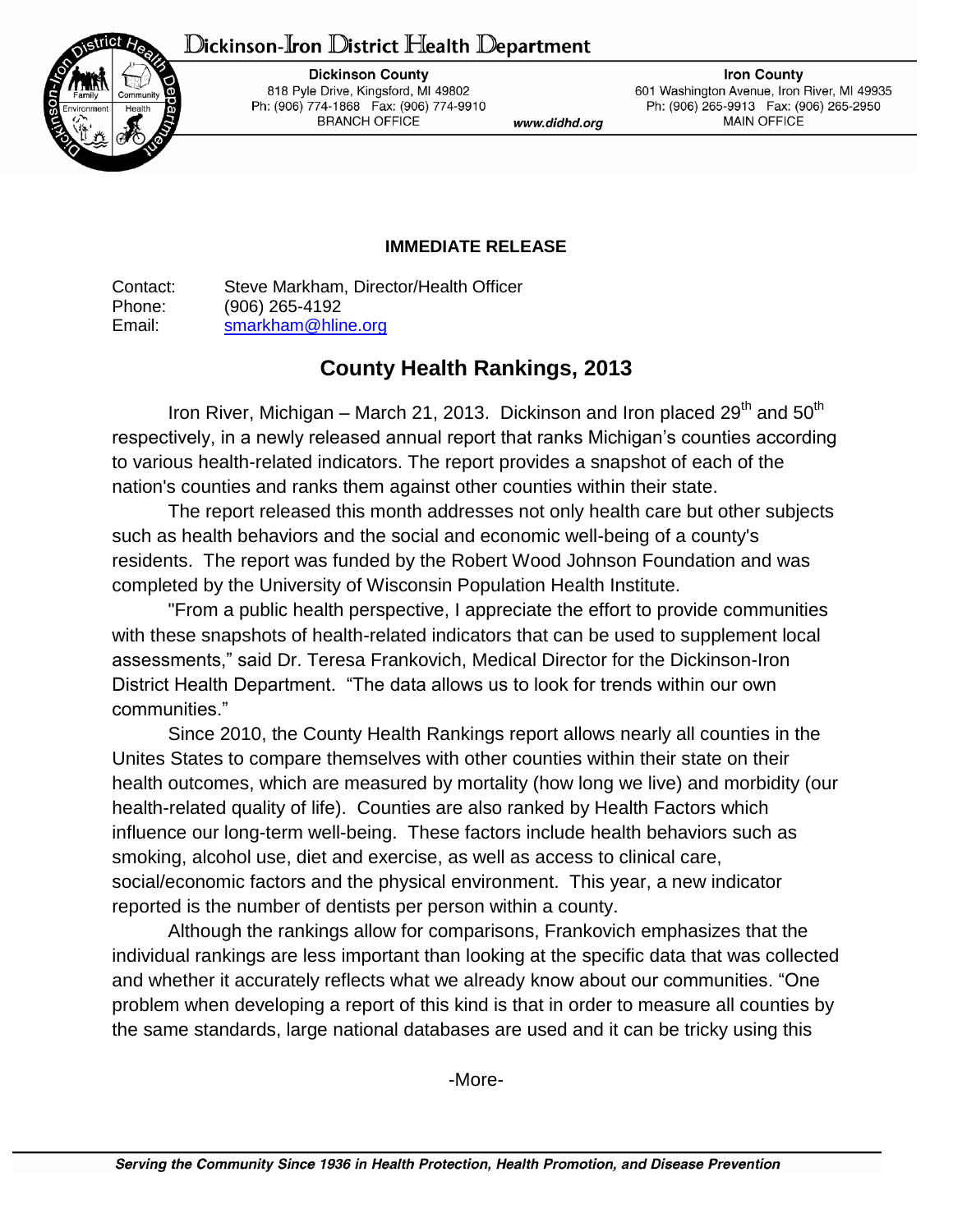information to evaluate small, rural populations, "said Frankovich. "In fact, data is not available at all on some measures for smaller counties, making accurate ranking difficult."

She also notes that some of the measurements chosen to review are selected because they are easily found for counties across the nation, not necessarily because they are the best measures of a particular problem. For example, the study measures morbidity (how sick a person or community is), according to how people responded to a telephone survey when asked whether they were healthy or not and how many days in the last 30 they felt unwell—either physically or mentally. "Perhaps we would get better information by looking at how many people in our community have been diagnosed with diabetes, heart disease, cancer or other chronic diseases…but that information is harder to get to in a standardized way, across the country," according to Frankovich

"That being said, it will be helpful to look at the data to see what it tells us about each community's strengths and challenges", Frankovich said.

Dickinson County overall ranking remained fairly stable compared to the previous year's results. Health Outcomes were unchanged at 29<sup>th</sup> in the state and Health Factors were  $12<sup>th</sup>$  (10<sup>th</sup> last year). This year's report suggests that Dickinson County's strengths lie in areas such as number of primary care physicians, dentists, preventable hospital stays, health screening, high school graduation rates, unemployment and number of low birth weight babies delivered. Challenges were seen in areas such as smoking, excessive alcohol use, limited access to healthy food and high percentage of fast food restaurants. This year a measure of drinking water safety was also included for the first time but was reported as "the percentage of population exposed to water exceeding a violation limit during the past year." Unfortunately, this is not a particularly helpful measure to use when comparing counties across the state, since rural areas often have only one or two population centers where nearly all residents are served by the same water source. One water issue on one day in Iron Mountain, for example, would impact a high percentage of the county population whereas the same would not be true in an urban area served by multiple water supplies. In 2013 the reported percentage was 50 for Dickinson County and 1% for the state overall. This is a perfect example of needing to evaluate the numbers with a local "lens."

Iron County's ranking for Health Outcomes (morbidity and mortality) fell from 39<sup>th</sup> to  $50<sup>th</sup>$  this year and Health Factors moved from  $18<sup>th</sup>$  to  $23<sup>rd</sup>$ . Most of the decline in Outcomes appears to be related to higher mortality in the past year. This may simply reflect the statistical problem of a small number of events having a large impact when they occur within a small population—rather than an actual upward trend in mortality. Iron County ranked better than the state overall in areas such as delivery of low birth weight babies, number of STD's, preventable hospital stays, high school graduation

-More-